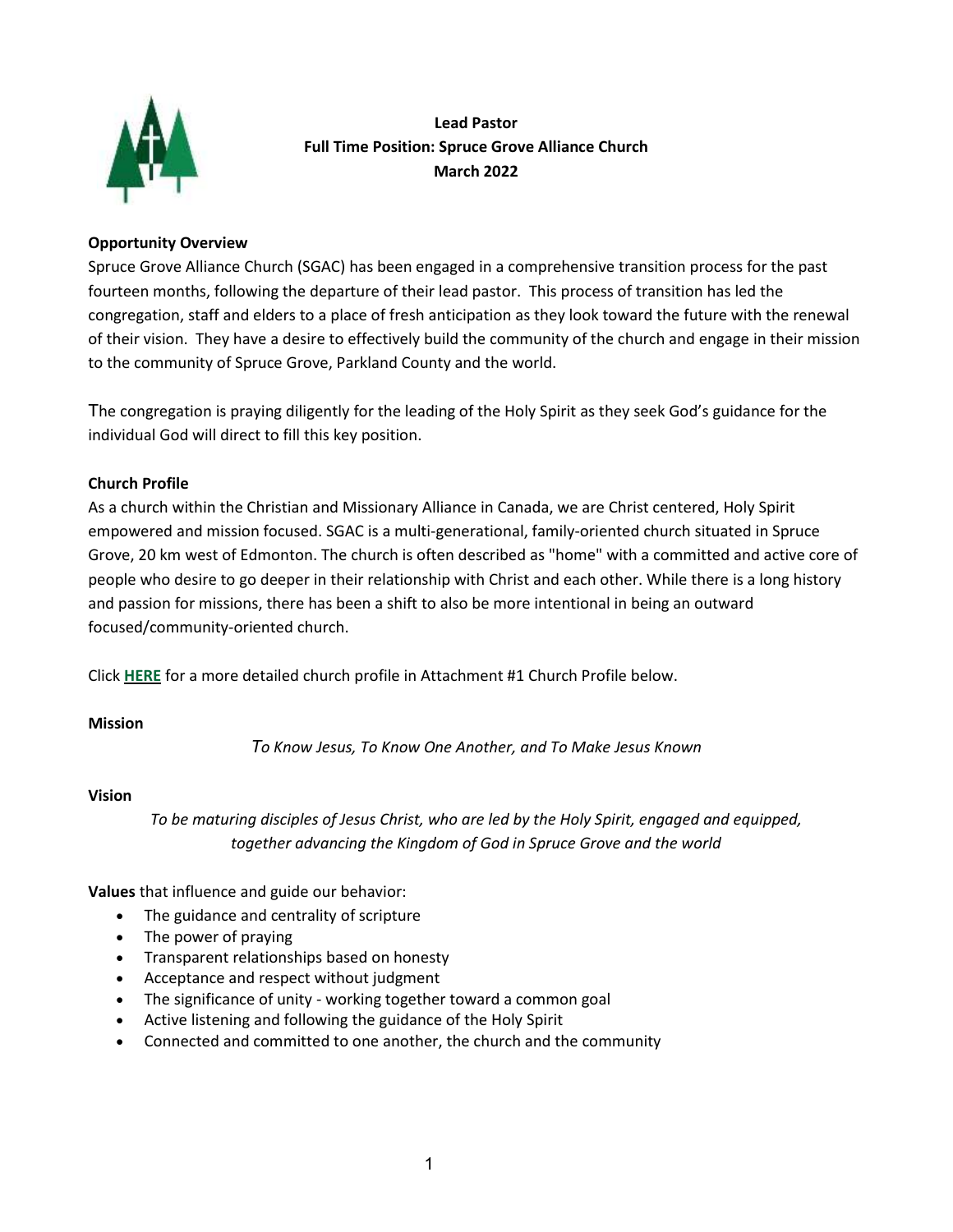## <span id="page-1-0"></span>**Community Profile**

Spruce Grove Alliance is 20 km west of Edmonton, the capital city of Alberta, and has congregants that come from the City of Spruce Grove, Town of Stony Plain and Parkland County. The entire area has an approximate population of 90 thousand.

A fuller description of the community is available **[HERE](#page-6-0)** in Attachment #2 Community Profile below.

**Pastor's Profile:** Working together and reporting to the Elders, the Lead Pastor has responsibility for the following:

# **KEY ROLES**

**1. Preacher/Teacher:** Oversees and leads the preaching and teaching ministries of the church.

- *a) Communicates the Christian faith and lifestyle in an engaging and relevant way.*
- *b) Responds to issues in society, the community and the church with practical relevant Biblical input.*
- *c) Oversees the spiritual formation ministries of the church.*
- 2. **Team Leader/Team Player:** Oversees and leads the staff and ministry leader teams.
	- *a) Leads staff meetings and maintains healthy staff working environment.*
	- *b) Appoints, mentors, supervises and reviews staff.*
	- *c) Delegates authority and ministry responsibilities to staff.*
	- *d) Facilitates ministry development with staff.*
	- *e) Ensure staff have opportunity for personal development, growth and support.*

3. **Equipper:** Trains and develops key lay leaders for effective ministry.

- *a) Disciples and mentors key lay leaders.*
- *b) Develops leaders through intentional training.*
- *c) Provides pathways for emerging leaders to engage leadership and ministry in the church.*
- *d) Encourages and empowers others to grow in their gifts and calling.*

**4. Visionary Leader:** Oversees, coordinates and collaborates to fulfill the vision, mission, core values and strategic plan for the church.

*a) Oversees and reviews the vision, mission, core values and goals of the church in consultation and collaboration with the elders, staff and key lay leaders.*

*b) Inspires the leadership and the congregation to embrace the vision and align ministries around the vision, mission and values.*

*c) Coordinates strategic and developmental planning.*

*d) Establishes and communicates ministry priorities.*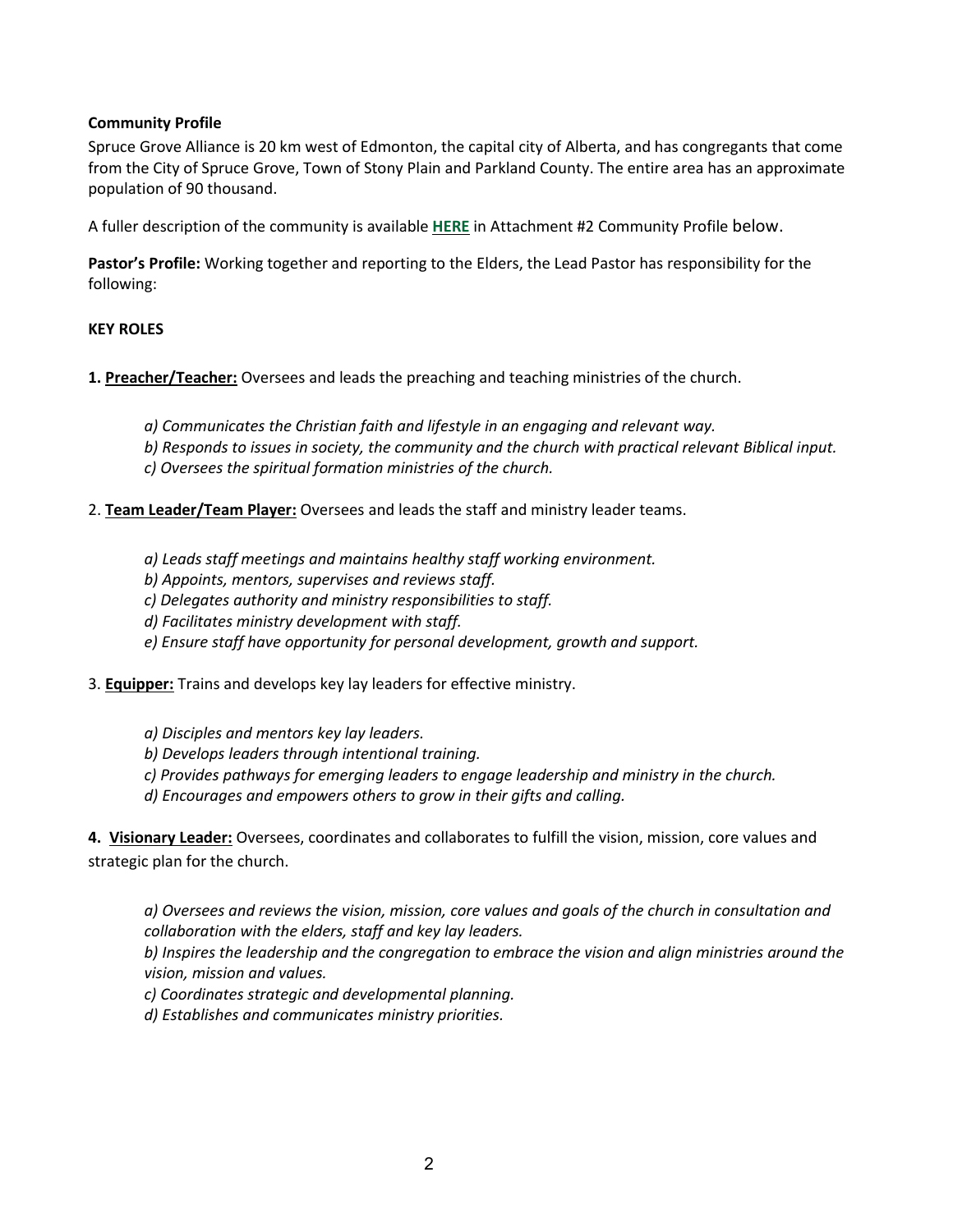## **Key Characteristics and Personal Qualifications**

- Dependent on God **-** Experiences a healthy, growing relationship with God characterized by surrender and a desire to hear and follow God's leading.
- Spirit Filled Believes, practices and teaches on the Holy Spirit and the spiritual disciplines.
- Biblical World View **–** Sees the Bible as infallible and foundational to the effective fulfillment of our Mission and Vision.
- Demonstrates a Personal Bold Faith Lives out and challenges others in a deeper walk with Christ.
- Models servant leadership Prepared and equipped to serve through the presence and power of the Holy Spirit.
- Pursues a Personally Balanced/Healthy Lifestyle **–** Lifelong learner, practices and enjoys a well-rounded lifestyle, maintains healthy financial responsibility, supportive family environment and includes the development of friendships and interests beyond vocational ministry.
- Leads Well **-** Is experienced and growing as a visionary, collaborative, transparent leader in pastoral ministry to a multigenerational church and places a high value of growing the church through the empowerment of team leadership.
- Values Equality Able to support both women and men to follow their call from God, supporting them in the role God has gifted and equipped them for in Christ's body, the church.
- Builds Relationships **-** Makes the development of authentic relationships a priority.
- Conflict Management Able to address and guide healthy resolution of conflict.
- Accountability Involved in peer relationships of accountability, mentoring, encouragement and support.
- Engaged and Responsive to Community Actively engages with the community and welcomes individuals to take their next step with God.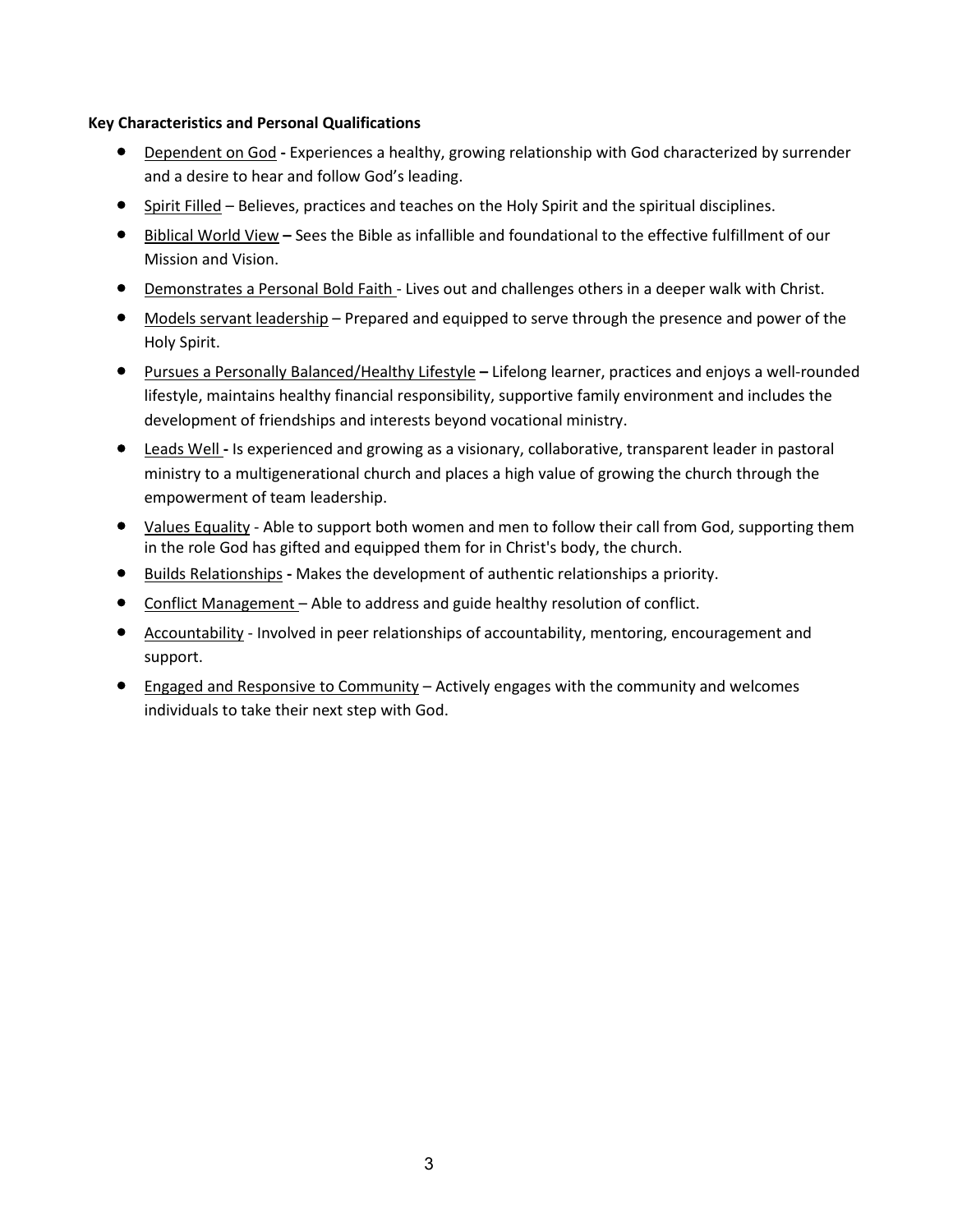#### <span id="page-3-0"></span>**Education and Experience Qualifications**

- Master's Degree preferred in a relevant ministry area from an accredited University/Seminary
- Experience working in a mid-sized church (600+) in a pastoral leadership role, lead pastor role experience preferred
- Proven track record of fruitful ministry
- Affinity and comfortability with technology
- Prepared to live in the community
- Agrees with the Statement of Faith of the Christian and [Missionary](#page-8-0) Alliance in Canada and able to be licensed by the denomination

## **Working Relationships**

| <b>Responsible to:</b>     | Jesus first and foremost                            |
|----------------------------|-----------------------------------------------------|
|                            | <b>Elders Board and District Superintendent</b>     |
| <b>Works Closely with:</b> | Pastoral, Administration and Ministry Support Staff |
|                            | <b>Ministry Leaders</b>                             |
|                            | Congregation                                        |
|                            | Community                                           |

#### **Compensation**

Salary to commensurate with education and experience. Further details to be addressed during interviews.

Please submit resumes to [search@sgac.net](mailto:search@sgac.net)

Only those selected for an interview will be contacted.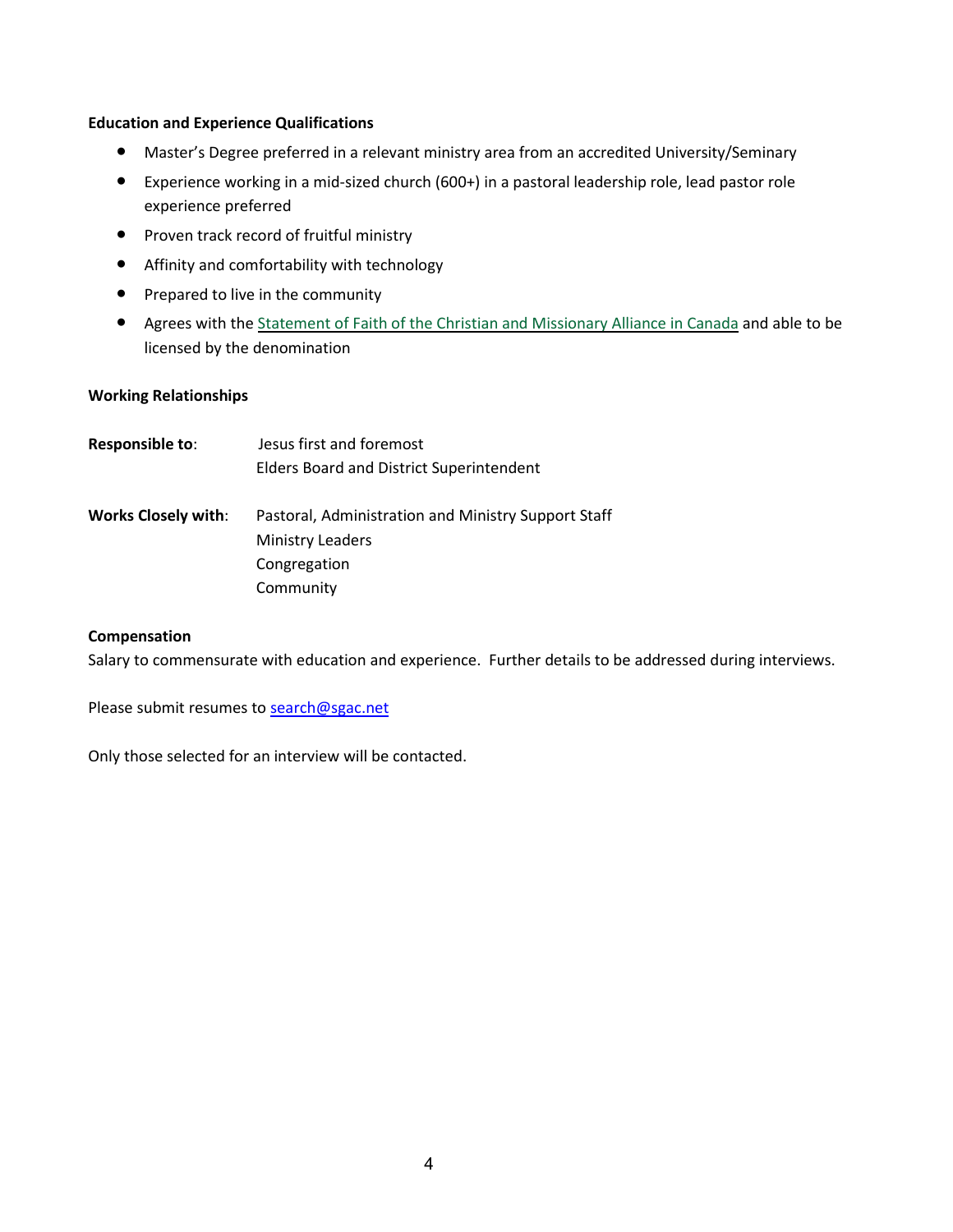# <span id="page-4-0"></span>**Appendix #1 Church Profile**

# **History**

"Children resemble their parents. Spruce Grove Alliance Church (SGAC) is no exception to this generalization. The mother church was a small rural German Baptist congregation with a big heart to see the gospel spread far and wide. It was this passion for evangelism and missions that set the tone for the Spruce Grove congregation as it was born in 1945."<sup>[1]</sup> When Glory Hills Baptist Church closed its doors a part of the congregation joined the Gospel Tabernacle in Stony Plain. (Now known as Stony Plain Alliance Church) Because the congregation was made up of people from Stony Plain and Spruce Grove, a Sunday morning service was started in Spruce Grove. In 1970 Stony Plain Alliance hired Roland Hoeppner as an associate with the intention of establishing the ministry in Spruce Grove as an independent congregation.

In 1973 SGAC struck out on their own under the leadership of Pastor Hoeppner. Since that time SGAC has grown and expanded into a multi-staff ministry with an expanding facility to serve the communities of Spruce Grove, Stony Plain and Parkland County. 2023 will mark 50 years as an organized church of the Christian and Missionary Alliance.

Historically, SGAC has seen many individuals grow into effective ministers of the gospel as lay people, pastors and missionaries.

# **Current Ministry**

SGAC still has a passion for evangelism and missions. Their established ministries have provided an effective conduit of discipleship of children, youth and young adults while ministering to women, men and seniors. To get a sense of the breadth of SGAC's ministries click **[HERE](https://www.sgac.net/)**.

The pastoral staff reflects the values of SGAC focused on children and youth, worship and prayer, outreach and missions. To support the growing ministries, the congregation has embarked on an expansion of the facility and is intent on seeing that the expanded facility be used to impact the wider community. The goal is to be debt free on the expansion and there is a plan and much prayer in place to realize that goal.

SGAC is not only experiencing a transition in leadership, caught between two cultures, they are experiencing a transition in identity. On one hand is their historic rural roots and on the other hand their location in a growing and changing urban area. Pre-Covid the attendance had plateaued at ~800 and organization change would be required to grow to the next level of 1000+. Post pandemic will require a hybrid ministry of in-person and online. The resources and potential for growth are apparent, as are the challenges.

In the past year two ministries to the community have been initiated by lay people. Grace's Table is a ministry in partnership with community agencies and churches that provides a monthly meal to families overwhelmed by circumstances. In December 2021, they provided over 200 meals. Another ministry was started at an elementary school by providing support for a breakfast program.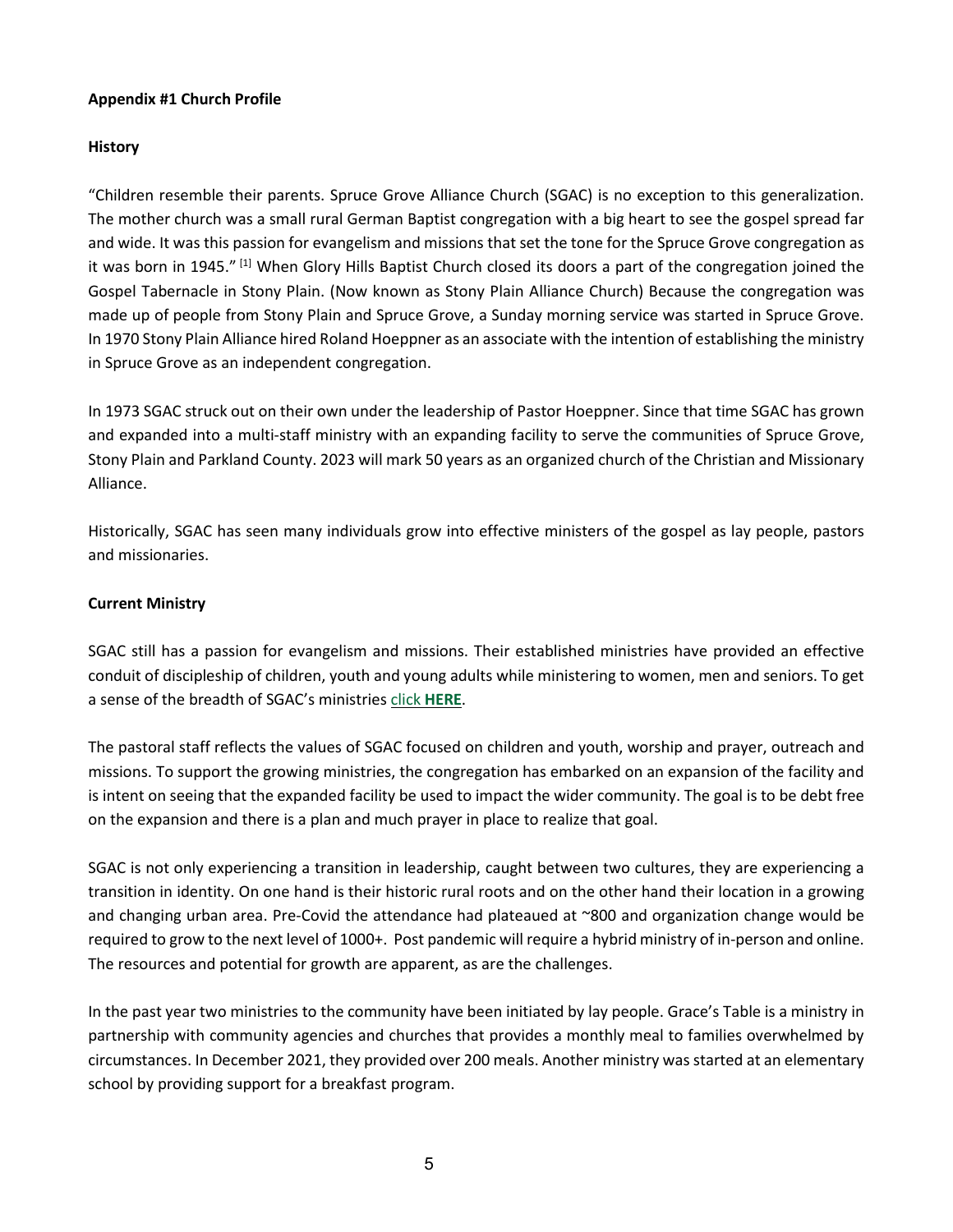The heart of SGAC to serve the needs of Spruce Grove and Parkland County was evident in all the assessments used during the transition. The two ministriesthat have been initiated during the time of transition are indicators of the congregation's willingness to put action to their voiced desires.

As a church in transition, SGAC has acknowledged that they need to experience a cultural shift to more effectively communicate the gospel in the 21st century, even as they express a desire for spiritual growth themselves. A cultural shift cannot happen suddenly, but requires a consistent voice leading them to their intended goal.

One significant cultural shift is moving to include a digital presence and an online ministry. The church presently has a digital presence and live streams their services, however developing an online ministry has not, as yet, been initiated.

Another area that SGAC identified as a significant need was the area of helping people establish connection. Whether the connection is through volunteering in ministry or participating in a small group, the need to close the backdoor of the church, through building relationships, is an important aspect of the way forward for this congregation.

The Church is praying for a Lead Pastor that will partner with the church to fulfill their recently renewed vision to see this and other cultural shifts realized in our midst.

# **Ministry Team**

The church has a great team:

- 5 other full-time pastors
- 2 full time admin/ministry assistants
- 3 part time ministry/support staff
- 1 finance office admin.
- 1 full time and 1 part time tech support
- Custodial team on contract
- Volunteers in the hundreds!

[1] Stuart Ibsen The History of the Spruce Grove Alliance Church: 1945 - 1995 pg. 2

Click [HERE](#page-0-0) to go back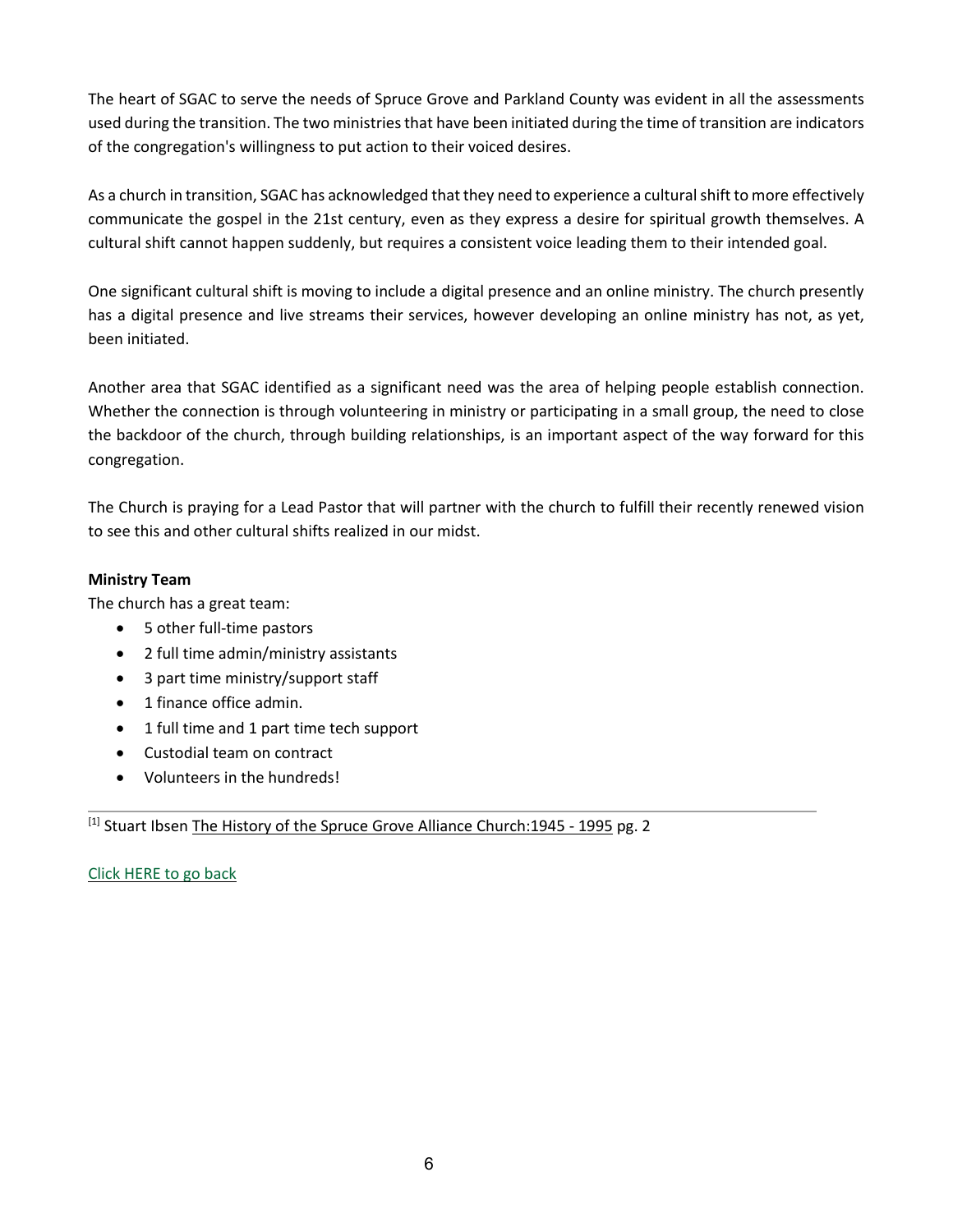# <span id="page-6-0"></span>**Appendix #2 Community Profile**

## **Spruce Grove and Area**

Spruce Grove Alliance is 20 Km west of the Capital city of Edmonton Alberta and has congregants that come from the City of Spruce Grove, Town of Stony Plain and Parkland County. The entire area has an approx. population of 90 thousand.

This area is served by two provincial highways that provide access to many acreages and secondary highways through the County. Between the highways is a large expansive industrial area: Acheson Industrial Park that employs thousands of local residents.

Spruce Grove is the largest community in Parkland County {39K} with retail, all services and many national chain stores. The average age in Spruce Grove is 34 years, primarily married couples with families and a higher than national average household income(108K). Approximately ⅔ of the population are blue collar and ⅓ would be classified as white-collar workers. According to the 2011 census, 63% of Spruce Grove would identify as "Christian". Updated religious affiliation information is expected to be released in October 2022.

Spruce Grove has a range of housing options, excellent schools, plenty of sports and culture opportunities, medical facilities, and a diverse business community. As of January 2022, Spruce Grove MLS® stats indicate an average house price of \$378,923 and 32 new listings in the last 28 days. As of today, Spruce Grove housing data shows median days on market for a home is 50 days. Homes for rent are hard to find.

Some of the congregants come from Stony Plain which is 8 km away and has approximately 18k people with many small, attractive boutiques, restaurants and some services including the Westview Hospital and Health Clinics. Stony Plain has a slightly older population, an average age of 38, and growth is slower. The average yearly income is 94K, with many families and retirees coming into Stony Plain from the surrounding agricultural properties. There is an Alliance church in Stony Plain.

Spruce Grove is in Parkland County which has many outdoor recreation areas, small lakes, trails and is home to many acreages and farms. The county has a population of around 34k, average income is \$105k. There is another Alliance church in the area: Muir Lake.

The needs of the community are many: Even though the area on a whole is growing and outwardly prosperous, there are many hidden populations that are struggling for: food security, homelessness and other marginalized groups.

We currently do not have a homeless shelter or refuge for domestic abuse victims and their families. There is a need for warm up shelters to provide temporary respite and a place to connect with services. All of these people including youth are sent to the Edmonton facilities away from their support systems.

The churches of Parkland County joined together to support NeighbourLink. Their vision is to be a network of Christian believers, lovingly and effectively working with our partners: responding to immediate and urgent social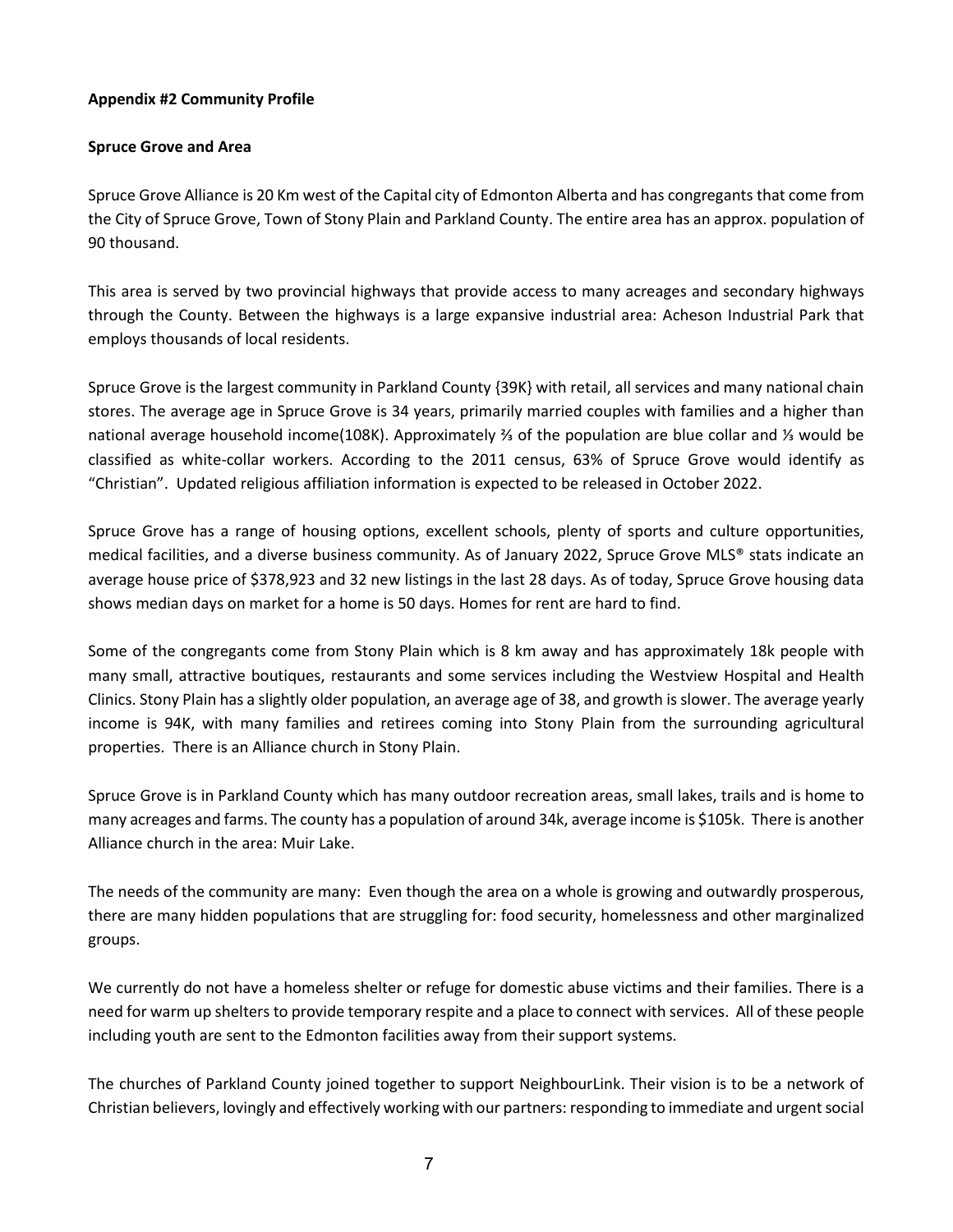needs; showing generosity, dignity, support, and compassion; providing direction and advocacy; to enhance the quality of life of the most vulnerable and unheard voices in the Greater Parkland Community.

Click [HERE](#page-1-0) to go back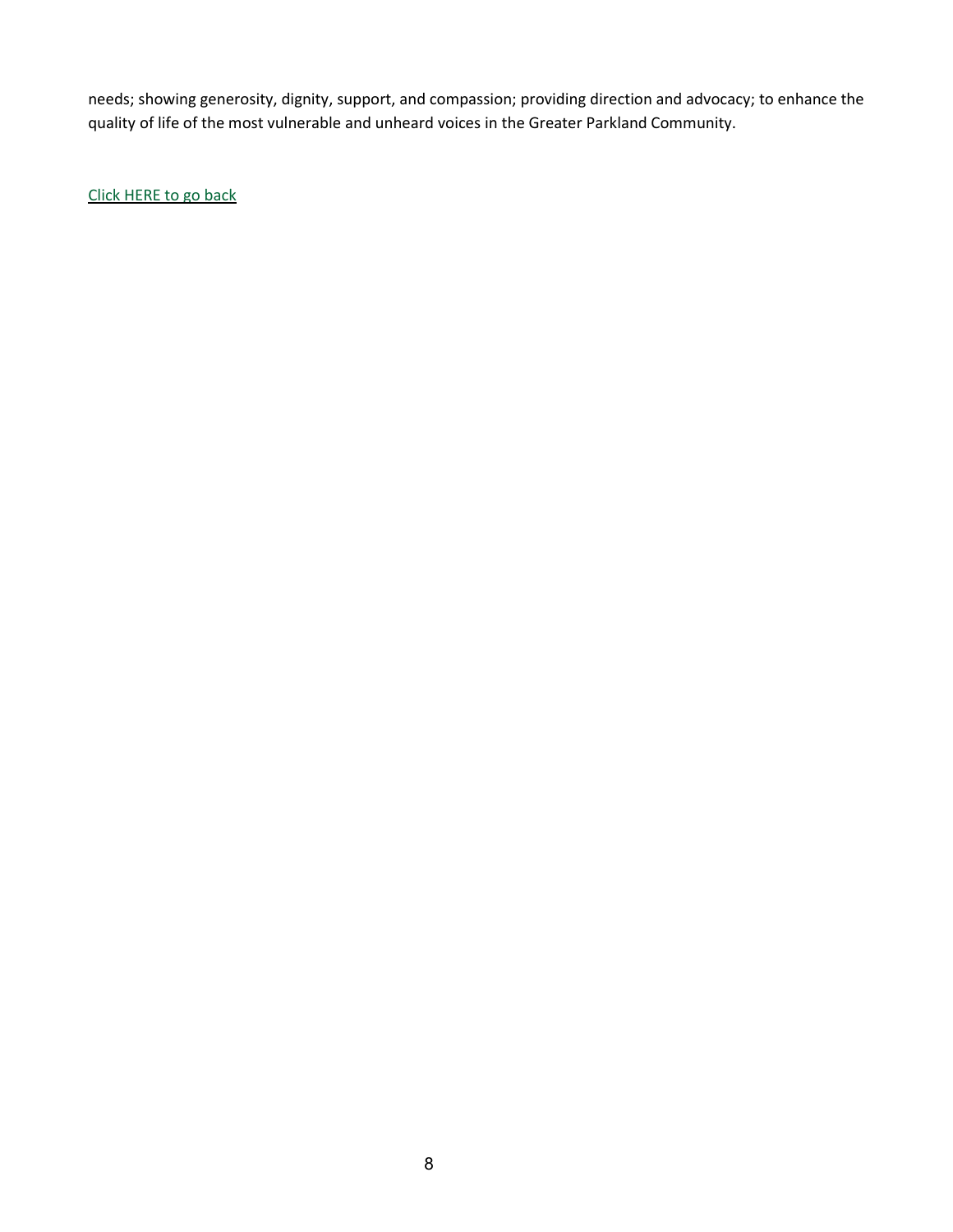# *C h r i s t i a n & M i s s i o n a r y A l l i a n c e S t a t e m e n t o f F a i t h*

<span id="page-8-0"></span>

| $1 -$ God               | There is one God, <sup>1</sup> who is infinitely perfect, <sup>2</sup> existing eternally in three persons:<br>Father, Son and Holy Spirit. <sup>3</sup>                                                                                                                                                                                                                                                                                                                                                                                                                                                                                                                                                                                                                                                                              |
|-------------------------|---------------------------------------------------------------------------------------------------------------------------------------------------------------------------------------------------------------------------------------------------------------------------------------------------------------------------------------------------------------------------------------------------------------------------------------------------------------------------------------------------------------------------------------------------------------------------------------------------------------------------------------------------------------------------------------------------------------------------------------------------------------------------------------------------------------------------------------|
| 2 - Jesus               | Jesus Christ is true God and true man. <sup>4</sup> He was conceived by the Holy Spirit and born<br>of the Virgin Mary. <sup>5</sup> He died upon the cross, the Just for the unjust, as a<br>substitutionary sacrifice, and all who believe in Him are justified on the ground of His<br>shed blood. He arose from the dead according to the Scriptures. <sup>6</sup> He is now at the<br>right hand of the Majesty on high as our great High Priest. <sup>7</sup> He will come again to<br>establish His kingdom of righteousness and peace. <sup>8</sup>                                                                                                                                                                                                                                                                           |
| <b>3 - Holy Spirit</b>  | The Holy Spirit is a divine Person, sent to indwell, <sup>9</sup> guide, teach and empower the<br>believer, and to convince the world of sin, of righteousness and of judgment. <sup>10</sup>                                                                                                                                                                                                                                                                                                                                                                                                                                                                                                                                                                                                                                         |
| 4 - Bible               | The Old and New Testaments, inerrant as originally given, were verbally inspired by<br>God and are a complete revelation of His will for the salvation of people. They<br>constitute the divine and only rule of Christian faith and practice. <sup>11</sup>                                                                                                                                                                                                                                                                                                                                                                                                                                                                                                                                                                          |
| <b>5-Sin</b>            | Humankind, originally created in the image and likeness of God, <sup>12</sup> fell through<br>disobedience, incurring thereby both physical and spiritual death. All people are born<br>with a sinful nature, are separated from the life of God, and can be saved only<br>through the atoning work of the Lord Jesus Christ. <sup>13</sup> The destiny of the impenitent<br>and unbelieving is existence forever in conscious torment, but that of the believer is<br>everlasting joy and bliss. <sup>14</sup>                                                                                                                                                                                                                                                                                                                       |
| 6 - Freedom<br>from Sin | Salvation has been provided only through Jesus Christ. Those who repent and believe<br>in Him are united with Christ through the Holy Spirit and are thereby regenerated<br>(born again), justified, sanctified and granted the gift of eternal life as adopted<br>children of God. <sup>15</sup>                                                                                                                                                                                                                                                                                                                                                                                                                                                                                                                                     |
| 7 - Christian<br>Living | It is the will of God that in union with Christ each believer should be sanctified<br>thoroughly <sup>16</sup> thereby being separated from sin and the world and fully dedicated to<br>God, receiving power for holy living and sacrificial and effective service toward the<br>completion of Christ's commission. <sup>17</sup><br>This is accomplished through being filled with the Holy Spirit which is both a distinct<br>event and progressive experience in the life of the believer. <sup>18</sup>                                                                                                                                                                                                                                                                                                                           |
| <b>8 - Healing</b>      | Provision is made in the redemptive work of the Lord Jesus Christ for the healing of<br>the mortal body. Prayer for the sick and anointing with oil as taught in the Scriptures<br>are privileges for the Church in this present age. <sup>19</sup>                                                                                                                                                                                                                                                                                                                                                                                                                                                                                                                                                                                   |
| 9 - Church              | The universal Church, of which Christ is the Head, consists of all those who believe<br>on the Lord Jesus Christ, are redeemed through His blood, regenerated by the Holy<br>Spirit, and commissioned by Christ to go into all the world as a witness, preaching<br>the Gospel to all nations. <sup>20</sup><br>The local church, the visible expression of the universal Church, is a body of believers<br>in Christ who are joined together to worship God, to observe the ordinances of<br>Baptism and the Lord's Supper, to pray, to be edified through the Word of God, to<br>fellowship, and to testify in word and deed to the good news of salvation both locally<br>and globally. The local church enters into relationships with other like-minded<br>churches for accountability, encouragement and mission. <sup>21</sup> |
|                         |                                                                                                                                                                                                                                                                                                                                                                                                                                                                                                                                                                                                                                                                                                                                                                                                                                       |